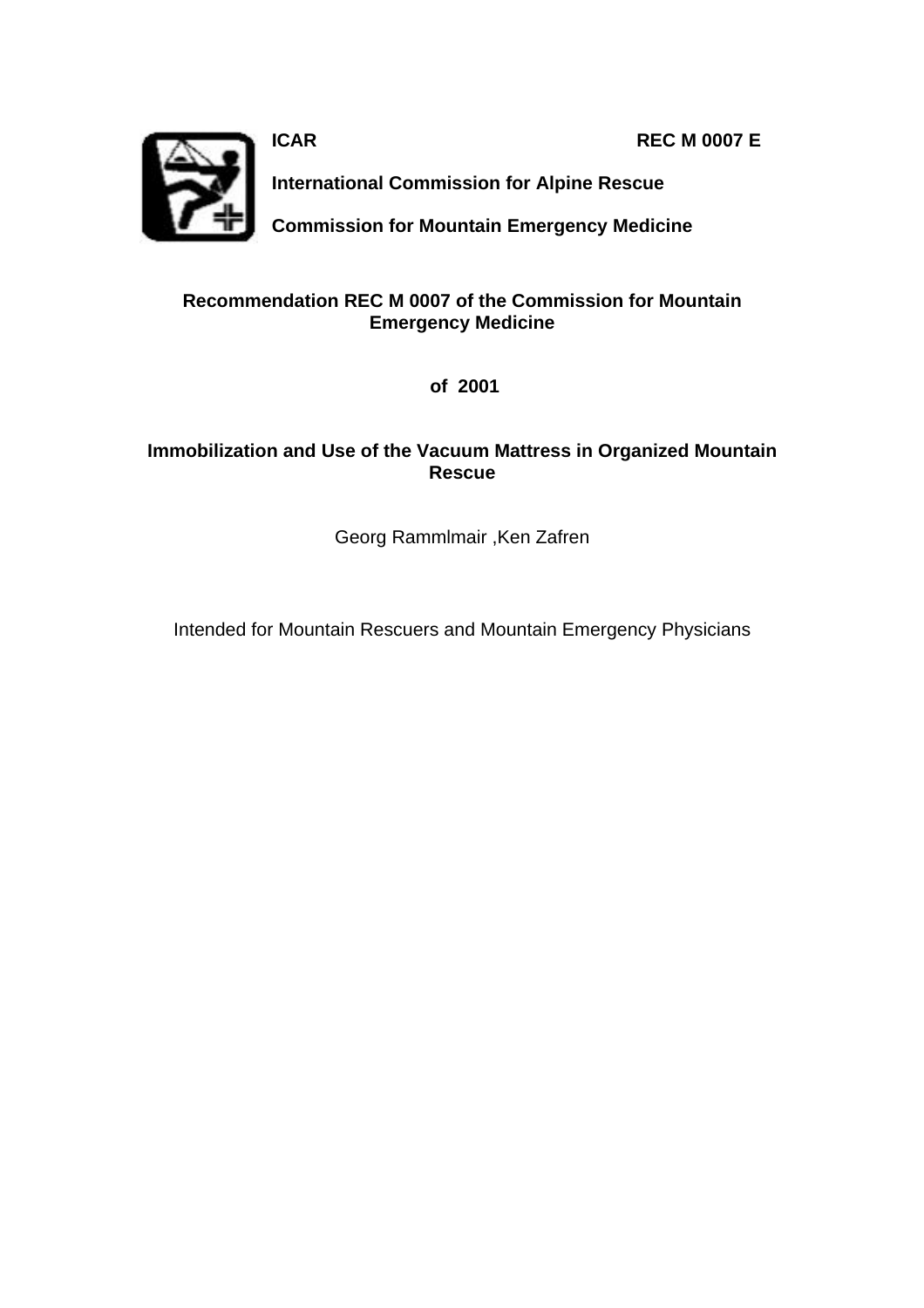# *Introduction*

Immobilization of the injured patient or of parts of the body is one of the main aspects in the treatment of victims of mountain accidents. The aim of immobilization is to reduce pain to a minimum and to avoid further damage during transport. Since the beginning of organized mountain rescue, various different materials and methods have been used to immobilize injured victims in various member countries.

#### *The Vacuum mattress as a total body immobilization device*

### **The increasing use of vacuum mattresses in the case of accidents is due to the following advantages:**

- fixation of the whole axial spine like a plaster cast
- various possibilities of positioning the patient
- reduced transmission of movements
- quick application
- leveling out of underlying surfaces
- insulation from cold
- transparent to x-rays
- hygiene
- no negative influence on circulation
- application easy to learn
- easy to transport

### **It has the following disadvantages:**

- a relatively large packing volume
- outer cover can be damaged easily; may be made of flammable material
- transport of rescue bag necessary in mountain areas
- (relatively) high costs of acquisition
- the cervical spine and upper extremities cannot be optimally protected.
- The lower extremities cannot be placed in traction.

*The commission feels that the advantages of this piece of equipment*

*outweigh the disadvantages, especially when compared to all the other types* 

*of devices, which all have a narrow range of applicability.*